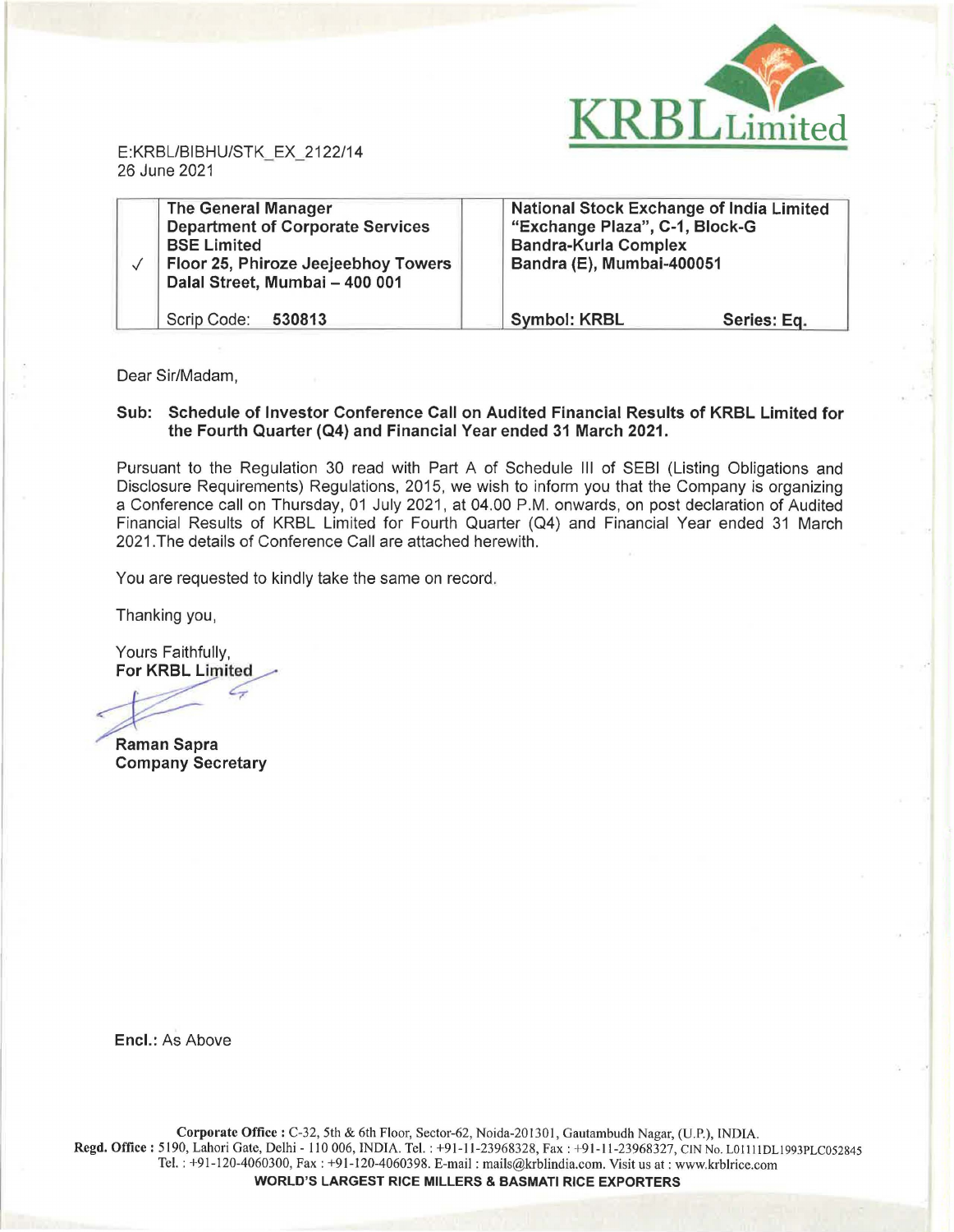

E:KRBL/BIBHU/STK\_EX\_2122/14 26 June 2021

| <b>The General Manager</b><br><b>Department of Corporate Services</b><br><b>BSE Limited</b><br>Floor 25, Phiroze Jeejeebhoy Towers<br>Dalal Street, Mumbai - 400 001 | <b>National Stock Exchange of India Limited</b><br>"Exchange Plaza", C-1, Block-G<br><b>Bandra-Kurla Complex</b><br>Bandra (E), Mumbai-400051 |             |
|----------------------------------------------------------------------------------------------------------------------------------------------------------------------|-----------------------------------------------------------------------------------------------------------------------------------------------|-------------|
| Scrip Code:<br>530813                                                                                                                                                | <b>Symbol: KRBL</b>                                                                                                                           | Series: Eq. |

Dear Sir/Madam,

## **Sub: Schedule of Investor Conference Call on Audited Financial Results of KRBL Limited for the Fourth Quarter (Q4) and Financial Year ended 31 March 2021.**

Pursuant to the Regulation 30 read with Part A of Schedule Ill of SEBI (Listing Obligations and Disclosure Requirements) Regulations, 2015, we wish to inform you that the Company is organizing a Conference call on Thursday, 01 July 2021, at 04.00 P.M. onwards, on post declaration of Audited Financial Results of KRBL Limited for Fourth Quarter (Q4) and Financial Year ended 31 March 2021.The details of Conference Call are attached herewith.

You are requested to kindly take the same on record.

Thanking you,

Yours Faithfully, **For KRBL Limited** 

 $\sqrt{2}$ 

**Raman Sapra Company Secretary** 

**Encl.:** As Above